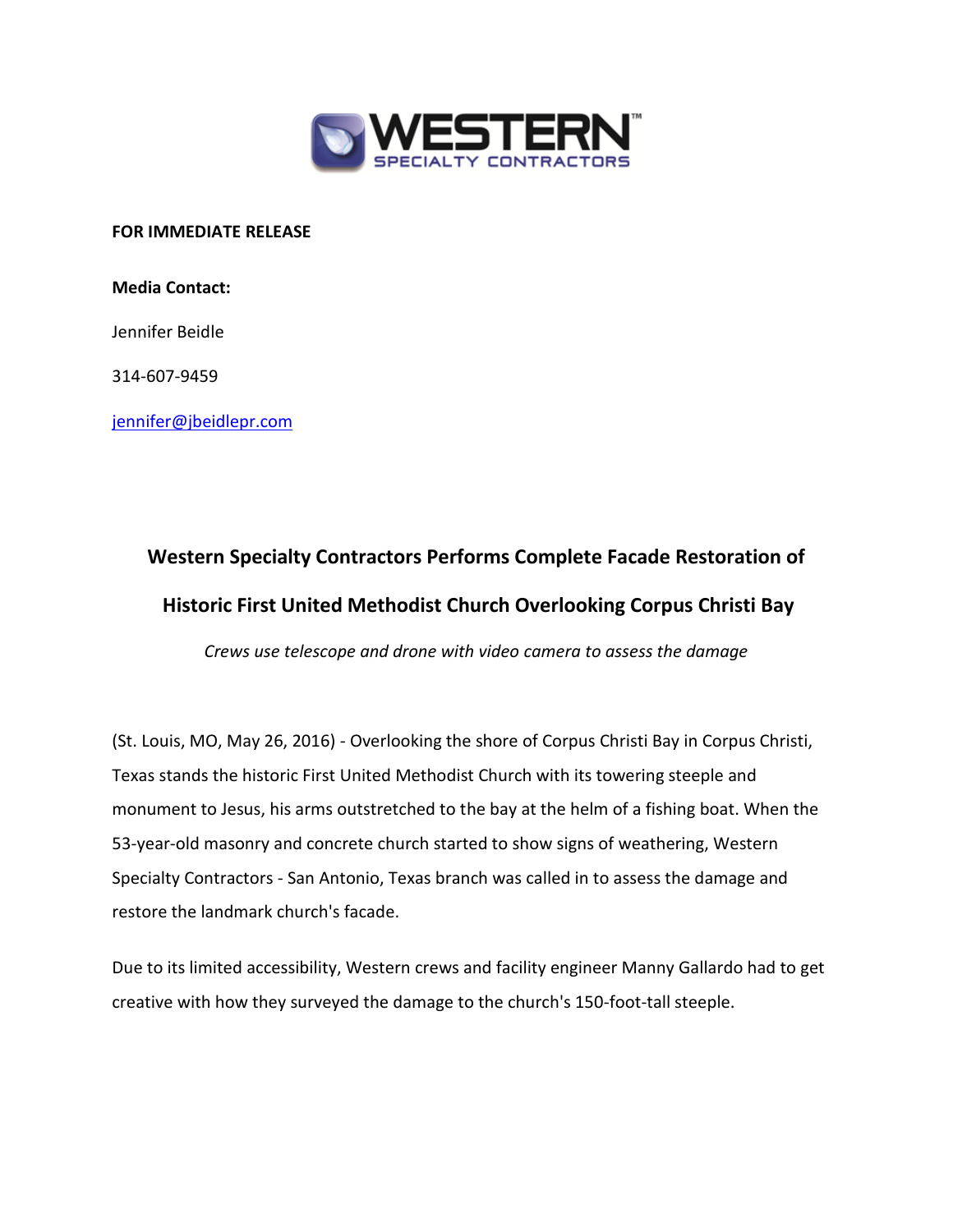"We used a telescope and stood across the street to try and view all of the different concrete spalls in the tower. We were actually able to gather a large amount of data by using a drone with a video camera to fly around the building and get a close-up of all the conditions," said San Antonio Branch Manager Dan Wicht.

After the assessment was complete, Western determined that 100 percent of the mortar on the church's brick facade (approx. 11,850 square feet) would need to be replaced, concrete would need to be repaired, and all sealants would need to be replaced with silicone. Additionally, the original steel brick ties supporting the masonry steeple had completely rusted away due to the salty air and were no longer providing support to the brick wall. Western crews would have to install 2,000 Helifix 316 stainless steel wall anchors to re-anchor the brick wall to the steeple's substrate.

Due to limited access to the tower's upper sections and the amount of time and money it would take just to gain access to the tower, church officials elected to use all top-of-the line materials to prolong the life of the steeple's restoration work.

"The new anchors are made of all top-of-the-line stainless steel materials and are expected to have a lifespan of over 100 years, which is a must for a building located across the street from a bay," said Wicht.

Once the tower was made structurally sound, Western crews performed a complete restoration on the church which included removing and replacing all exterior sealants, performing 7,500 square feet of tuckpointing, replacing any broken or cracked bricks and performing detailed concrete repairs. In order to maintain the church's historical integrity, Western crews created custom mortar and concrete colors using Cathedral Stone Products, Inc. to match all new materials to the original work.

After the main restoration work was complete, Western crews took great care to power wash and clean the entire church's facade using an electric power-washer with a max PSI of 1,600, so